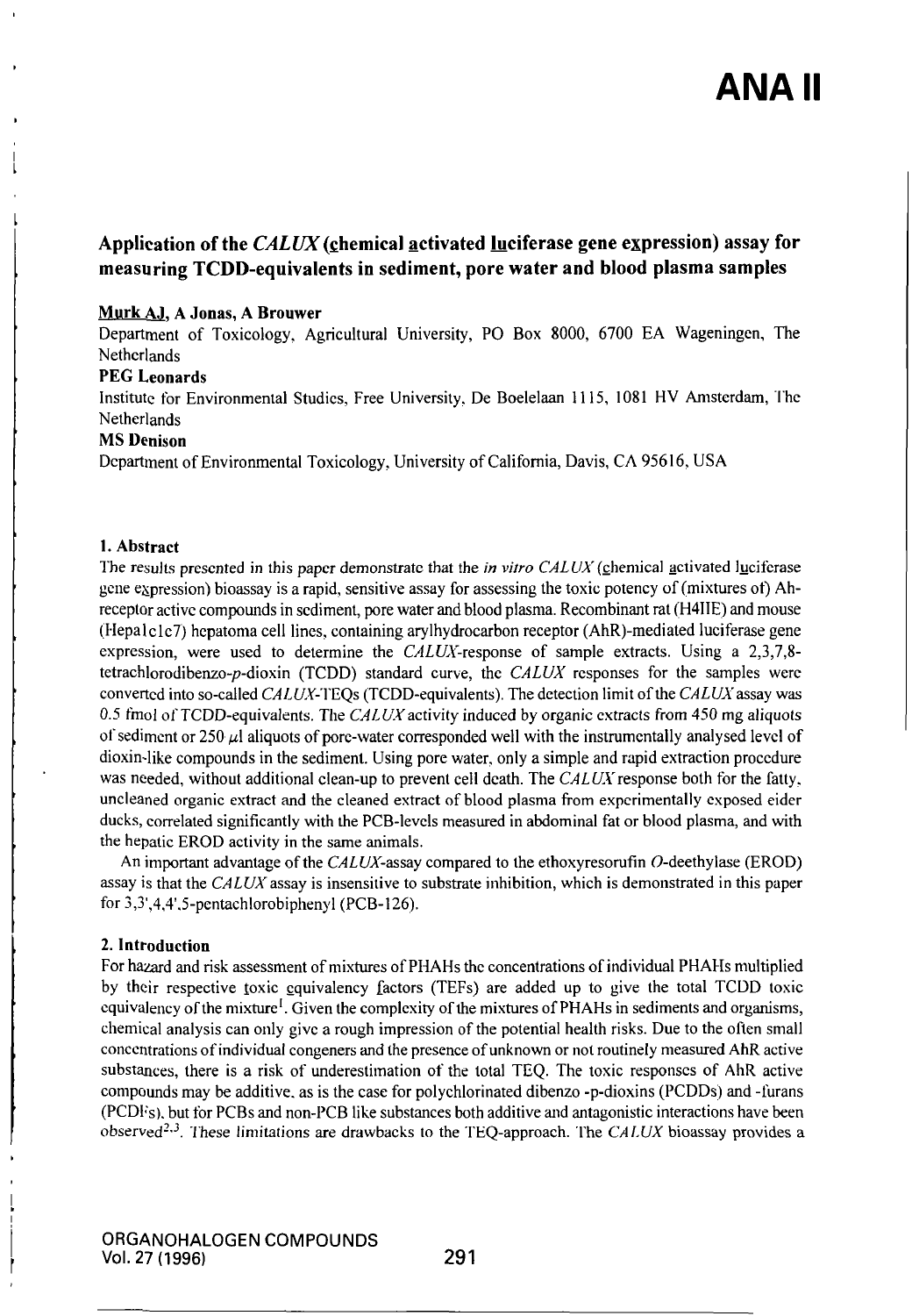# **ANAII**

measure of the toxic potency of the whole mixture, including interactions.

This paper presents some examples of the use of the  $CALUX$  assay for monitoring Ah-receptor active compounds in sediment, pore water and blood plasma. Applications of the  $CALUX$ -assay for human milk and blood samples, butter fat and coconut oil, otter liver and whole blood, and fish samples<sup>4,5,6</sup>, and application of the  $CALUX$  assay for compounds that bind to and activate the estrogen receptor<sup>7</sup>, will be presented separately at Dioxin 1996. In pursue of the substrate inhibition tests with Clophen A50 and PCB-77 reported elsewhere<sup>8</sup>, possible substrate inhibition of the more potent Ah-receptor agonist PCB-126 is also determined, by comparing the dose-response curves in the EROD and CALUX assay.

## 3. Methods

## Sample collection and preparation

Sediment samples differing in degree of pollution were obtained from the National Institute for Inland Water Management (RIZA)were decanted and sieved, ten grams of sediment was mixed with  $Na<sub>2</sub>SO<sub>4</sub>$ , dried in an oven overnight at 40°C, and extracted with hexane:acetone (1:1) in a Soxhlet for 16 hr<sup>8</sup>. Sulphur was removed using tetra butyl ammonium sulphite (TBA). Further clean-up was performed using a multi-layer acid-base silica column consisting of 0.75 g Na<sub>2</sub>SO<sub>4</sub>, on top of dried silica with 0.75 g of 22% and 0.75 g of 40% hexane washed  $H_2SO_4$ , and 1 g of 33% NaOH on glass wool. The column was eluted with 20 ml of hexane followed by 20 ml of hexane:dichloromethane (1:1), dried under a gentle, filtered air-flow, and dissolved in 100  $\mu$ l of DMSO. Pore water was collected from 200 g decanted and sieved sediment by centrifugation for 30 min at 3000 g at 5°C. The supernatant was carefully decanted into glass erienmeyer flasks and stored at 5°C. Samples of 5 ml pore waler were extracted three times with 5 ml hexane, the hexane was evaporated under a gentle nitrogen flow, and thc extract dissolved in 200 pl of DMSO. Blood plasma was collected from 27 days old eider ducklings, was collected on day 10 after i.p. injection wilh 5 ml com oil/kg body weight (bw), 5 or 50 mg PCB-77/kg bw, or with 50 or 200 mg Clophen A50/ kg bw<sup>10</sup>. EROD activities were measured in hepatic microsomes, and PCB levels in abdominal fat (using GC-ECD)<sup>11</sup>. Blood plasma aliquots of about 1.5 ml were denaturated with an equal amounl of methanol. The PHAHs were extracted three times wilh 3 ml of hexane. After the first extraction step, 3 drops of 6 M HCl were added to the water phase. Part of the extract was taken for further clean-up, the rest was evaporated at  $30^{\circ}$ C under a gentle stream of nitrogen gas, and dissolved in DMSO for use in the CALUX assay using Hepa.Luc cells. For the first dilution step these fatty extracts had to be kept warm  $(\pm 30^{\circ}$ C) to prevent clotting of the lipids in the pipct. The other part of the extract was cleaned over a 20%  $H_2SO_4$  deactivated silica column with hexane-diethyl ether (97:3, v/v). This extract was evaporated, dissolved into isooctane, and analysed by GC. After GC-analysis, the remaining extract was evaporated and dissolved in DMSO for measurement of CALUX-activity in H4IIE.Luc cells.

For the CALUX-assay, H41IE.pGudlucl.1 (H41IE.Luc) or Hepal clc7.pGudluc (Hepa.Luc) cells prepared as previously described<sup>3.9</sup> were exposed to PHAHs in 24-well culture plates $^8$ . Cells were seeded in 500 ul growth medium and incubated for 24 hr until the cell layer was 80-90% confluent. The medium was replaced by fresh growth medium containing the test compound in maximal 0.5% DMSO. After 24 hours incubation the cells were rinsed twice with 50% diluted PBS  $(0.5*$  PBS), 75  $\mu$ l lysis mix was added, the cells were harvested 15 minutes later and centrifuged for 90 sec. at 13000 g. The supematant was frozen at -80°C. For luciferase measurement 20  $\mu$ l supernatant was pipetted in a 96-well microtiter plate, 100  $\mu$ l luciferin assay mix (Promega) was added and after 90 sec mixing on a plate mixer the light production was measured in an Amerlite Luminometer. For calculation of CALUX-TEQs a standard curve of TCDD was fitted, and the CALUX-TEQ value for the unknown sample was interpolated on this curve<sup>8</sup>. For the substrate-inhibition test the  $CALUX$  assay has been performed in  $96$ -well culture plates. Briefly, H4IIE.Luc cells were seeded in 96-well plates in 100 µl growth medium. After 24 hr incubation at 37 °C the cell layer was 80-90% confluent, and 100  $\mu$ l of fresh medium containing the test compound in maximal 0.5% DMSO was added to each well. After an additional 24 hr incubation, the plates were rinsed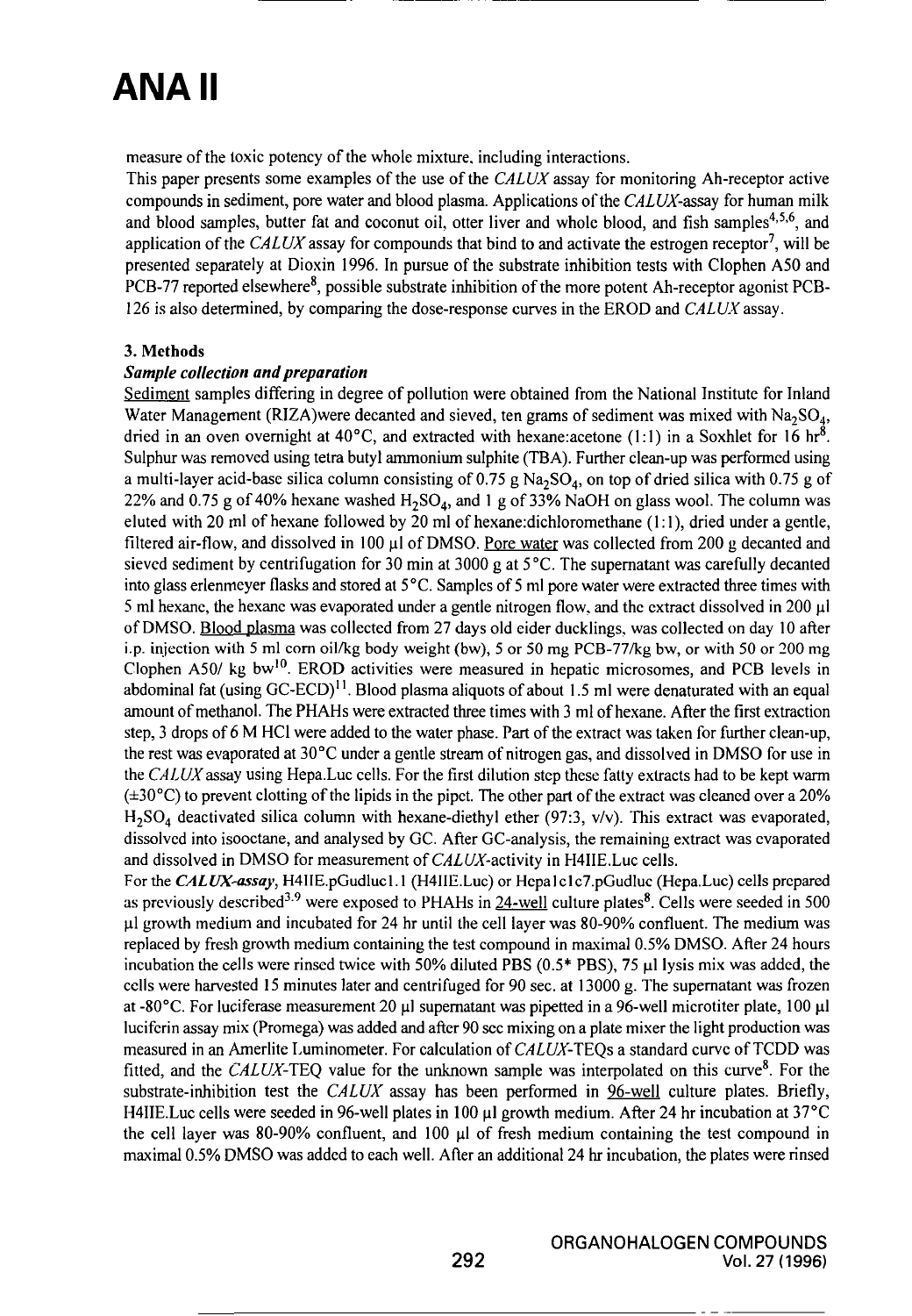twice with  $0.5*PBS$ , 20 µl lysis buffer was added, and the plates were placed at -80 $^{\circ}$ C. The plates were measured in a Labsystems Luminometer (Merlin) with automated injection. To bc able lo correct for differences in quantification due to assay to assay variation, three TCDD calibration standards were measured wilh each assay.

The **EROD assay** was mainly based on the method described before<sup>12</sup>. Briefly, H4IIE wild type cells were seeded in 96-well plates and exposed as described for the CALUX assay in 96 well plates, but exposure was during 48 hr instead of 24 hr. Instead of lysis mix, 20 µl of nanopure water was added before the plates were placed at -80°C. To measure resorution production, the plates were pre-incubated for 20 min. at 37°C, with 50 µl of Tris-sucrose buffer (pH 8) with 40  $\mu$ M dicumerol, and 25  $\mu$ l 10  $\mu$ M 7ethoxyresorufin (ER) was added to each well. The reaction was started with  $25 \mu$  1 mM NADPH per well, and after I hr incubation at 37°C, the resomfin production was measured in a fluorometer (Cytofluor) wilh excitation at 530 nm and emission at 590 nm.

For the CALUX or EROD Substrate inhibition assay, H4IIE. Luc or H4IIE wild type cells were exposed to 50 pM TCDD in 96-well plates for 24 hr, and frozen at -80°C as described above. The plales were thawed on ice prior to luciferase or EROD activity measurement, and final concentralions of PCB-126 ranging from 1 to 10000 nM were reached by adding appropriate concentrations of slock solutions in 4 µl DMSO to each well. The plates were thoroughly mixed on a plate mixer before CALUX or EROD activity were measured as described above.

GC-ITD analysis was performed using the isooctane extract of eider duck blood plasma (sec above). The gas chromatography (GC) column DB5-MS, 30 m x 0.2  $\mu$ m (J&W Scientific) was coupled to a Saturn II ion trap detector (ITD; Varian). A retention gap of 2 m x 0.53 mm i.d. deactivated fused silica was used (Chrompack). The GC and ITD conditions are described elsewhere<sup>13</sup>.

#### 4. Results and discussion

The CALUX response was found to be very sensitive and reproducible using TCDD as a positive control. The detection limit in H4IIE.Luc cells was less than 1 pM, which equals an absolute amount of less than 0.5-0.2 fmol/well, depending on method of exposure used<sup>8</sup>. The  $EC_{50}$  was 10 pM, the TCDD doseresponse curve saturated between 100 pM and 1 nM, and the standard deviation was generally  $\leq$  5%.

Exposure of H4IIE.Luc cells to extracts of Ketelmeer (KM) sediment, which is known to be polluted with several PHAHs, resulted in 17 fold greater  $CALUX$  activity than did extracts from the relatively clean Oostvaardersplassen (OVP) sediment<sup>8</sup>. Based on chemical analyses, the TEQs of these two locations



+ OVP

Figure 1 The CALUX response by pore water extracts in H411E.- Luc cells, expressed as induction factor relative to background induction. OVP= Oostvaardersplassen, NSC= North Sea Canal, KM= Ketelmeer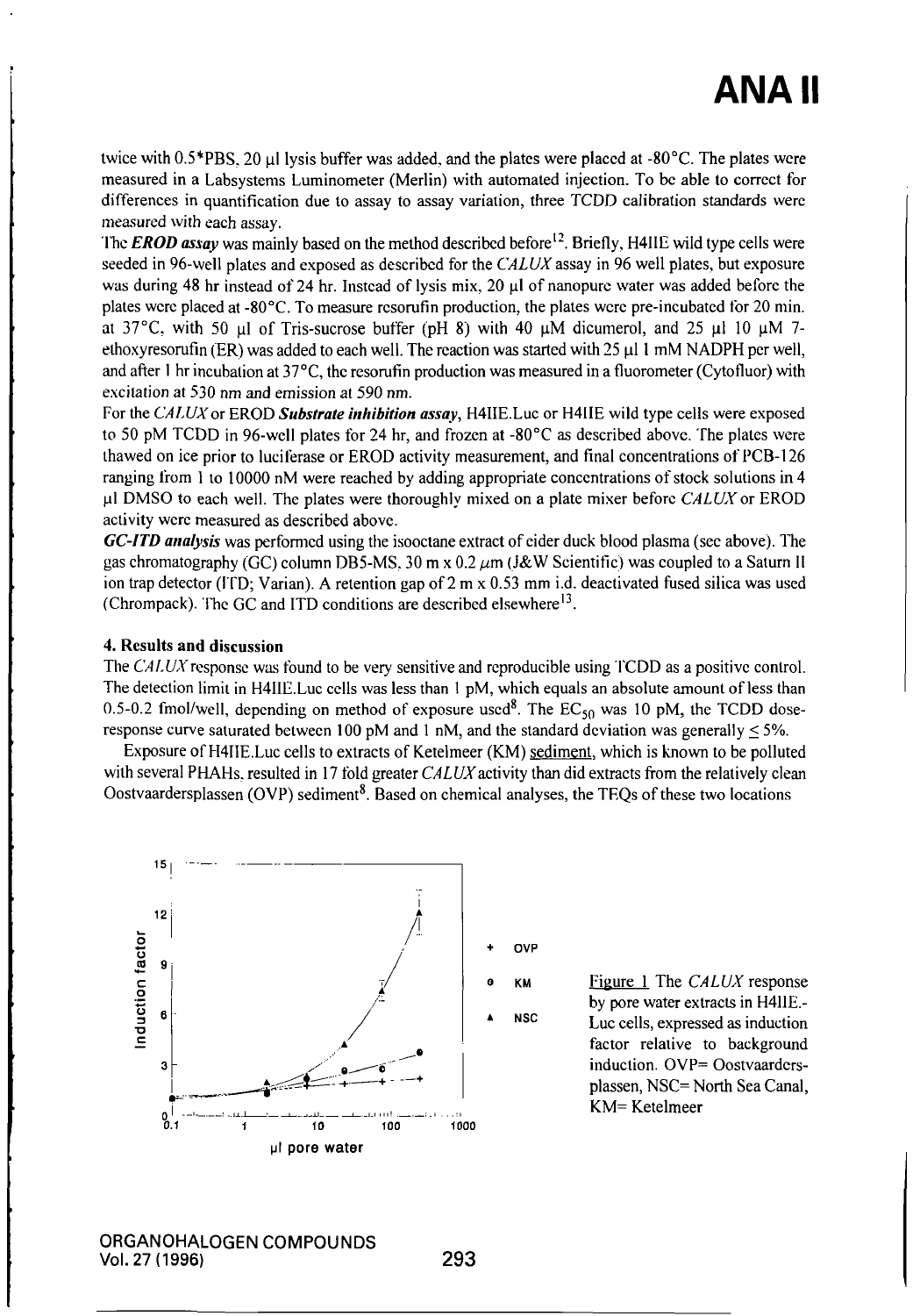## **ANAII**

differed by a factor 20. A comparable difference was observed using pore water extracts. Pore water from the North Sea Canal (NSC) contained almost 13 fold more CALUX-TEOs than the polluted KM (Figure 1). The high signal in the NSC was probably caused by accidental emissions of PCDD and PCDF from a herbicide producing plant situated in the NSC. Analysis of only the solid phase of sediments does nol discriminate between bioavaiiable and tightly bound contaminants, where pore water samples represeni the biologically available fraction of sediment contamination. An advantage of analysis of pore water is that no soxhlet extraction is needed, or clean-up to prevent cell-death. This makes the sample preparation much more rapid and the chance of loosing unknown AhR-active compounds with yet unknown optimal recovery conditions, much smaller.





Extracts of eider duck blood plasma's induced CALUX responses in a dose-related manner (Murk et al., submitted). The CALUX-TEQs based on the fatty blood plasma extracts correlated significantly with either the PCB-levels in the abdominal fat ( $r= 0.80-0.94$ , depending on the PCB-congener used), with the hepatic EROD activity of the eider ducks ( $r=0.88$ ), and with the CALUX-TEQs determined for the cleaned extracts (Figure 2;  $r=0.96$ ). Also the PCB levels in blood plasma extracts correlated well with the CALUX-TEQs measured in these cleaned extracts (r=0.86-0.96, depending on the PCB-congener used) (data not shown; Murk et al., submitted). These results demonstrate that blood plasma extracts can be measured in the  $CALUX$  assay with and without a clean-up procedure. Performing a simple Silica-H<sub>2</sub>SO<sub>4</sub> clean-up, however, offers the possibility to concentrate the extract, and makes it easier to manipulate the extract. The observed good correlation of the CALUX-TEQ in blood plasma with the PCB-levels in abdominal fat suggests that the  $CALUX-TEQ$  in blood plasma provides an integrated measure of toxic potency of the internal dose of the AhR active PHAHs. Although the experimentally dosed eider ducks used for this study contained relatively high levels of PCBs, the CALUX-assay has already been applied for measuring TEQs in environmentally exposed species, such as cormorants, otters<sup>6</sup> and humans<sup>4</sup>. About 0.5-1 ml of blood plasma is needed for quantifying CALUX-TEQs in blood plasma, depending on the (expected) level of exposure (Murk et al., submitted).

### Substrate inhibition

The CALUX assay offers some advantages when compared to the commonly used EROD assay in H4IIE cells. It is slightly more sensitive and has a three fold greater induction factor $^{8,12}$ , but, more importantly, the use of the CALUX assay is not limited by substrate inhibition<sup>8</sup>. As is shown in Figure 3, the CALUX and EROD induction both increase with increasing PCB-126 concentration. The EROD activity, however, decreases again at concentrations greater than 100 nM, while the  $CALUX$  activity saturates at the maximum level (Figure 3). For the potent Ah-receptor agonist PCB-126, maximum induction levels are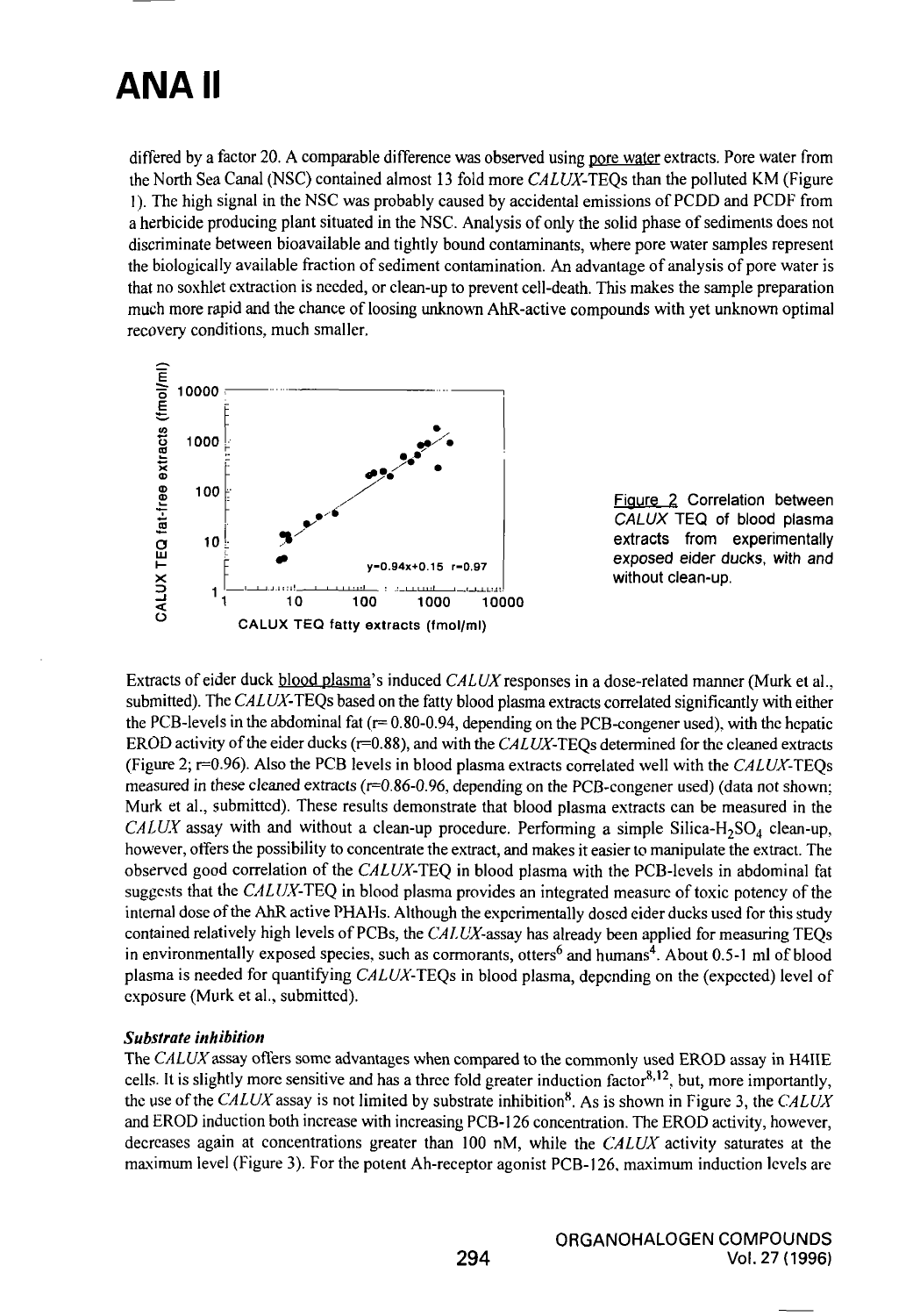## **ANA II**

not significantly differeni from the maximum induction wilh TCDD. However, the maximum EROD induction declines with decreasing AhR inducing potencies of PHAHs (Murk el al., in prep.). Figure 4 demonstrates the CALUX and EROD activity, induced by 50 pM of TCDD, when increasing amounts of PCB-126 are added to the lysed cells shortly before adding the respectively subsfrates. The measured EROD activity was already reduced to 73% of the original activity by addition of 10 pM of PCB-126, and after addition of 10 nM PCB-126 only 6% of the EROD activity is left. No inhibition of the CALUX activity was observed at any of the PCB-126 concentrations tested, which was to be expected, since PHAHs are not substrates for luciferase. These finding are in accordance with previously reported results<sup>8</sup> for H4IIE cell lines, and with results with experimentally dosed flounder, where the EROD activity induced by 5 pg TCDD/kg was strongly reduced when dosed simultaneously with Clophen A50/kg, although the cytochrome P450 protein content increased in an additive manner<sup>14</sup>.



### 5. Acknowledgements

This study was financially supported by the Dutch Technology Foundation (STW), grant nr. WB122.2823. J Legler, A Bulder and M Rozemeijer contributed to parts ofthe work described in this short paper.